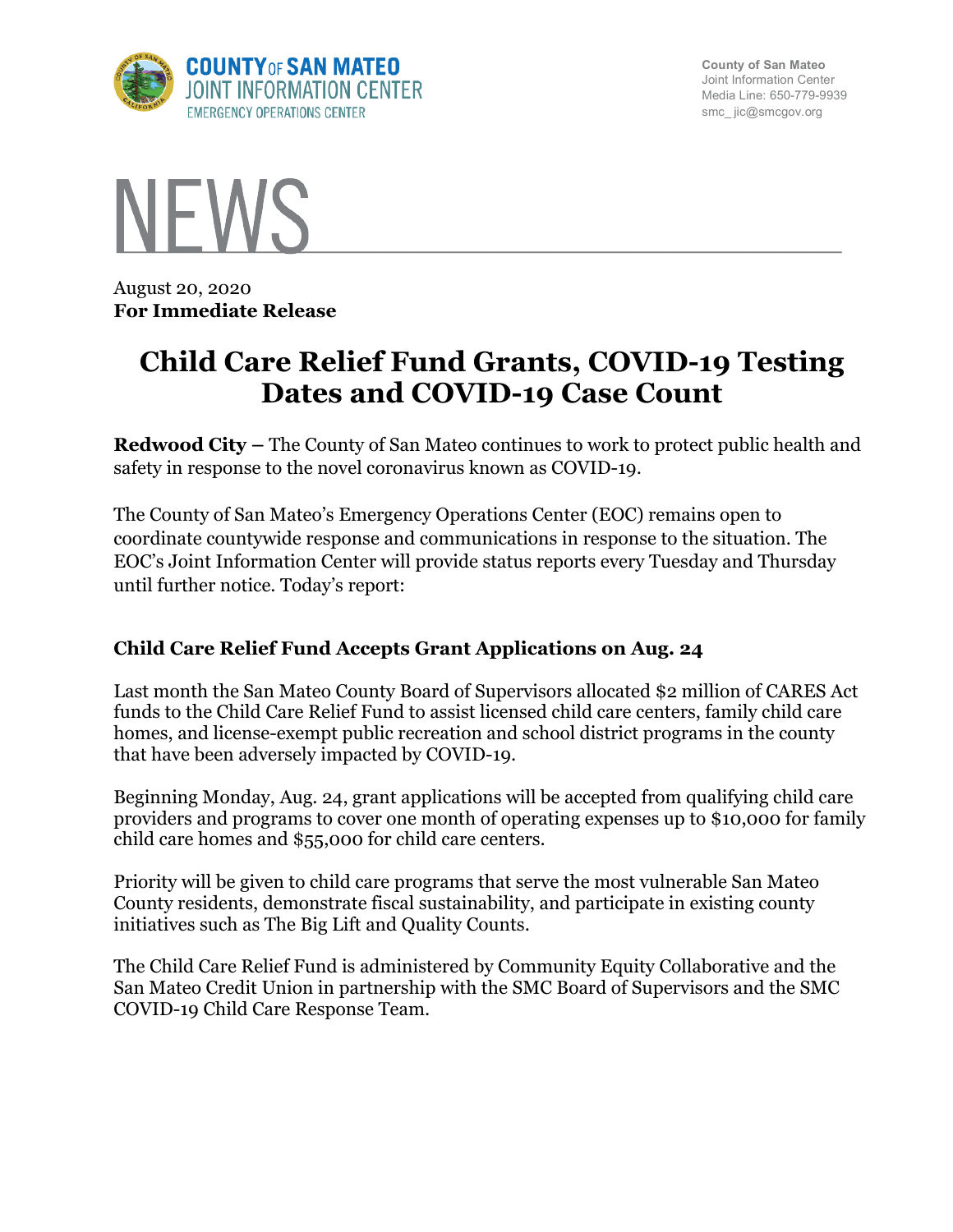Applications must be received by Sept. 4 at 5 p.m. For more information and to apply, visit: http://www.communityequitycollaborative.org/child-care-relief-fund.html

# **San Mateo County Releases Waiver Application to Allow In-Person Instruction for TK-6th Grade Students**

The San Mateo County Office of Education (SMCOE) and San Mateo County Health jointly released an application today allowing schools and districts to request a waiver to bring TK-6th grade students on campus for in-person learning.

Since San Mateo County joined the State's COVID-19 monitoring list on Aug. 2, all of its TK-12 schools – public, private, and charter – have been required to start the school year with distance learning. The State did allow, however, for counties to develop a waiver process to bring TK-6th grade students back on campus for in-person instruction.

SMCOE and San Mateo County Health worked closely together to develop the application and review process released today. The application and instructions can be found on the SMCOE website.

"I encourage schools to explore the waiver option in order to get children in the early elementary grades on campus. In-person instruction is particularly valuable to younger students whose foundational literacy and numeracy skills are paramount to long-term academic success, explained San Mateo County Superintendent of Schools Nancy Magee. "It's important to add that while shifting to in-person instruction, schools must continue to be thoughtful and effective in implementing the Four Pillars in the Pandemic Recovery Framework to ensure a healthy and safe learning environment for students and staff."

# **COVID-19 Testing Available Aug. 24 - 28**

San Mateo County's free COVID-19 testing is available without restriction to anyone. Because only 500 tests are allocated each day, it is advisable to schedule an appointment with Verily/Project Baseline, San Mateo County's free testing provider, at **https://bit.ly/2xk73OL**

If you don't have access to the internet, there may be a volunteer on site who can assist you. The following locations are open 9 a.m. to 3 p.m.

**San Mateo: Aug. 24** San Mateo County Event Center 1346 Saratoga Drive

**Half Moon Bay: Aug. 25** Our Lady of the Pillar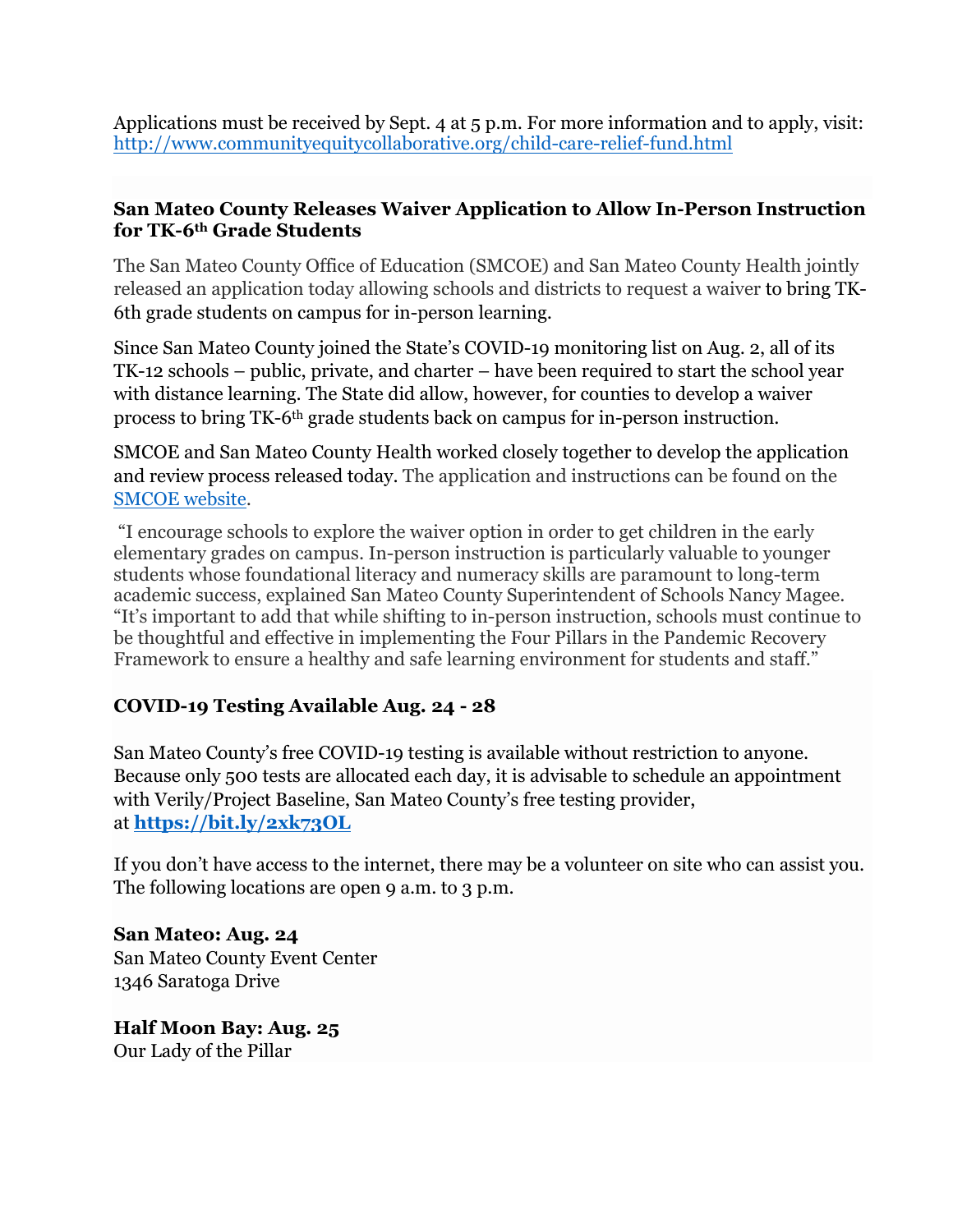565 Kelly Avenue

#### **San Bruno: Aug. 26**

The Church of Jesus Christ Latter-day Saints 975 Sneath Lane

### **North Fair Oaks: Aug. 27 & 28 (New Location)**

Stanford Parking Lot 2685 Bay Road

# **County Manager's Media Briefing on YouTube**

The Aug. 19, 2020, media briefing on the County of San Mateo's response to COVID-19 hosted by San Mateo County Manager Mike Callagy can be viewed at https://youtu.be/dy5SrGefFYo

Subscribe to the County's YouTube channel at https://www.youtube.com/user/sanmateocountygov

# **State's Underreporting Reflected in San Mateo County COVID-19 Case Count**

A significant problem with the State of California's reporting system for communicable diseases has resulted in significant underreporting of COVID-19 testing results to San Mateo County Health and local health departments statewide. SMC Health continues to work with the California Department of Public Health to identify any remaining potential data gaps to investigate, understand, and resolve additional data issues.

San Mateo County Health has updated the number of positive cases to 7,382 as of Aug. 19, 2020.

County Health provides detailed information on the number of COVID-19 cases and deaths within San Mateo County, including by day, age, race/ethnicity and sex of patients.

Learn more at https://www.smchealth.org/coronavirus

# **Call Center**

Residents with non-medical, non-emergency questions about the coronavirus can call 211 or 800-273-6222 at any time, day or night. Callers from landlines and cellular telephones